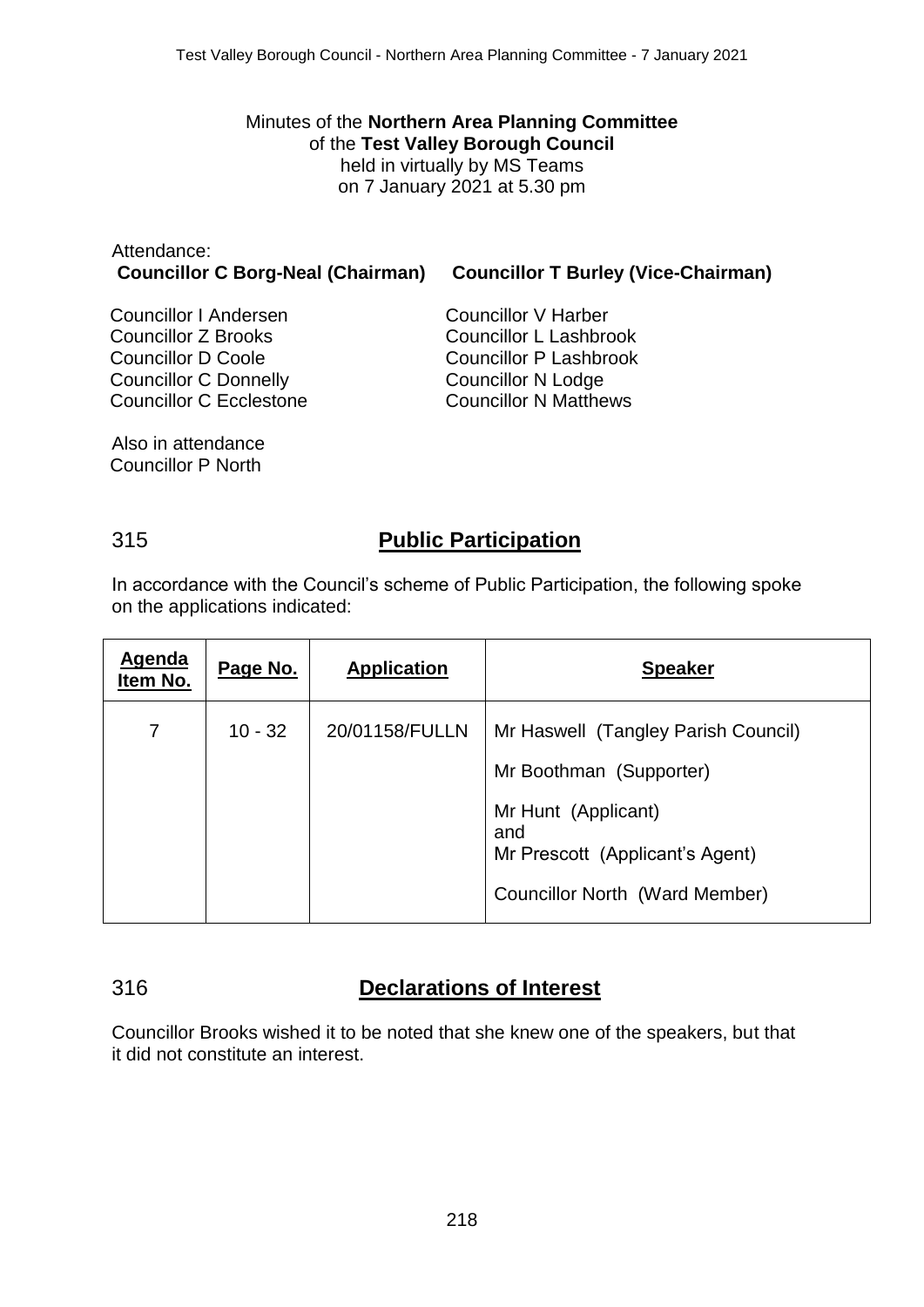### 317 **Minutes**

### **Resolved:**

**That the minutes of the meeting held on 22 October 2020 be confirmed and signed as a correct record.**

# 318 **Schedule of Development Applications**

### **Resolved:**

**That the applications for development, as set out below, be determined as indicated.**

## 319 **20/01158/FULLN**

| 20/01158/FULLN                                             |
|------------------------------------------------------------|
| FULL APPLICATION - NORTH                                   |
| 02.06.2020                                                 |
| C.S. Hunt and Son (Enham) Ltd                              |
| Land South Of Doles Farm, North Of Enham Alamein,          |
| Hampshire, TANGLEY                                         |
| Erection of grain store with dryer, with modifications to  |
| existing access routes                                     |
| Amended elevations received 19 <sup>th</sup> November 2020 |
| <b>Katie Nethersole</b>                                    |
|                                                            |

**Delegated to the Head of Planning and Building that subject to the completion of a S106 legal agreement to secure the permissive footpath, PERMISSION subject to:**

- **1. The development hereby permitted shall be begun within three years from the date of this permission. Reason: To comply with the provision of Section 91 of the Town and Country Planning Act 1990 as amended by Section 51 of the Planning and Compulsory Purchase Act 2004.**
- **2. The development hereby permitted shall not be carried out except in complete accordance with the details shown on the submitted plans, numbers 01480-0-A, 01480-01-A, unnumbered proposed new store dated 22 February and unnumbered elevations plans dated 24 February, 21807-4100 V1, 21807-4101, 21807-4200, H618-06, H618- 01B.**

**Reason: For the avoidance of doubt and in the interests of proper planning.**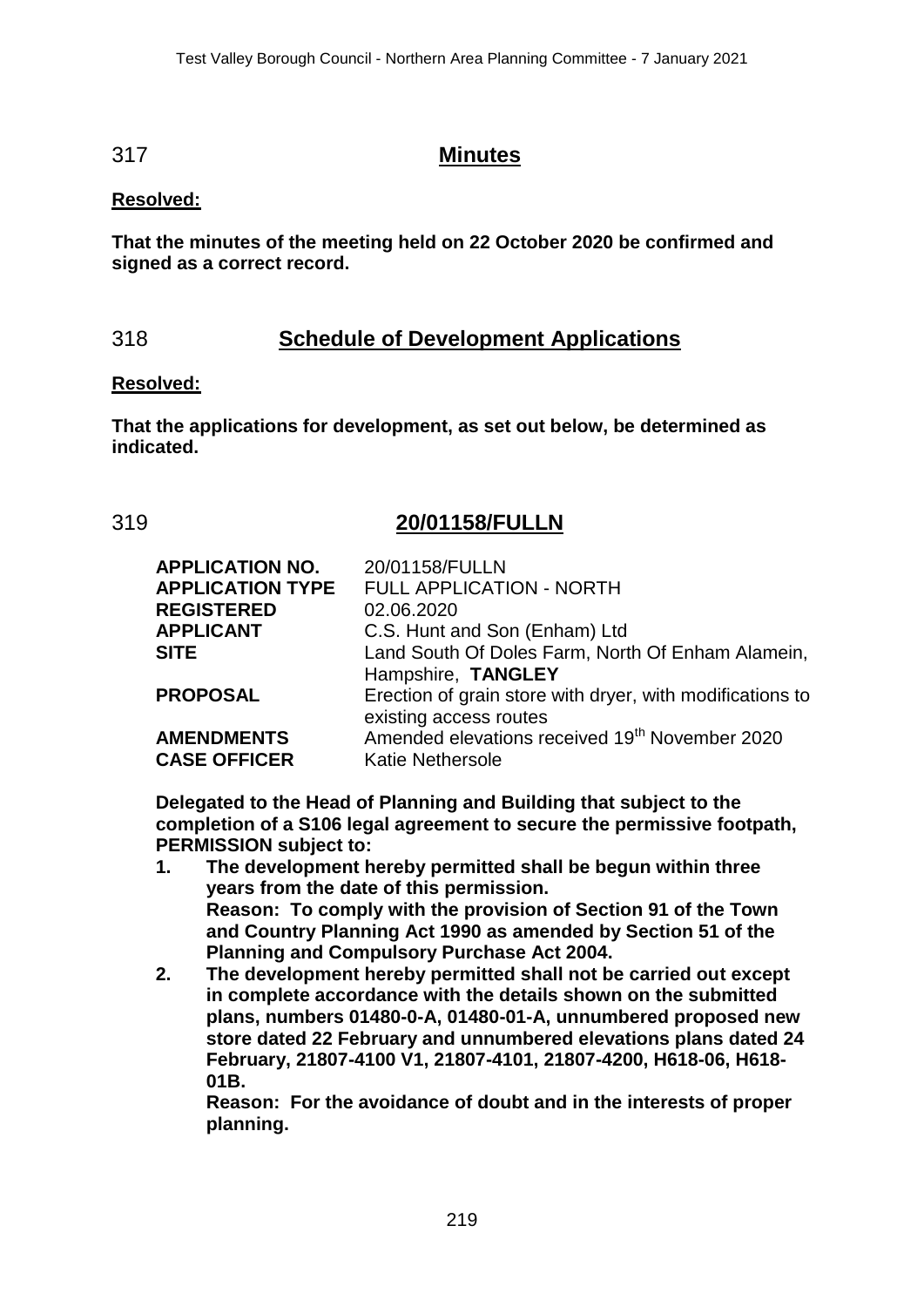- **3. Landscaping works shall be carried out in accordance with the approved plans: 21807-4100 V1, 21807-4200, 21807-4101. The landscape works shall be carried out and implemented prior to the approved building being brought into use. The landscape works shall be carried out in accordance with the implementation programme and in accordance with the management plan for a minimum period of 5 years. Reason: To improve the appearance of the site and enhance the character of the development in the interest of visual amenity and contribute to the character of the local area in accordance with Test Valley Borough Revised Local Plan (2016) Policy E1 and E2.**
- **4. Notwithstanding the details proposed within the application, the building shall be constructed in plastic coated metal sheets in RAL 095 5010 (dull olive) to the walls and cement sheets in RAL 060 5020 (mushroom brown) to the roof. Reason: To ensure that the building blends into the surrounding landscape and accords with policy E1 and E2 of the Test Valley Borough Revised Local Plan 2016.**
- **5. Prior to the development hereby approved being brought into use details of the proposed highway mitigation works shall be submitted in writing to the local planning authority for approval. These should include details of reflective carriageway edge marker posts, advanced give-way signs and slow markings. Once approved these details shall be fully implemented prior to the development being brought into use and thereafter retained in perpetuity. The proposed new access and accompanying visibility splays as detailed on approved drawing H618/01 Rev B shall be provided in accordance with these details and prior to the development hereby approved being brought into use. Once provided the new access and accompanying visibility splays shall be maintained in their approved form in perpetuity.**

**Upon completion of the new access, the existing access shall be stopped up and the verge reinstated in accordance with the approved details shown on drawing nos. H618/02 B and 21807-4101. Reason: To ensure that the development can be accessed safely and efficiently in accordance with policy T1 of the Test Valley Borough Revised Local Plan 2016.**

**6. Biodiversity enhancement measures as detailed in the submitted Planning Statement dated 28th May 2020 and Landscape and Visual Impact Assessment dated May 2020 shall be implemented prior to the development being brought into use and maintained in accordance with the submitted details.**

**Reason: To ensure that biodiversity is enhanced in accordance with policy E5 of the Test Valley Borough Revised Local Plan 2016.**

**7. There shall be no external lighting installed on the site or the approved building. Reason: To safeguard the amenities of the area in accordance with** 

**Test Valley Borough Revised Local Plan 2016 policies E1, E8 and LHW4.**